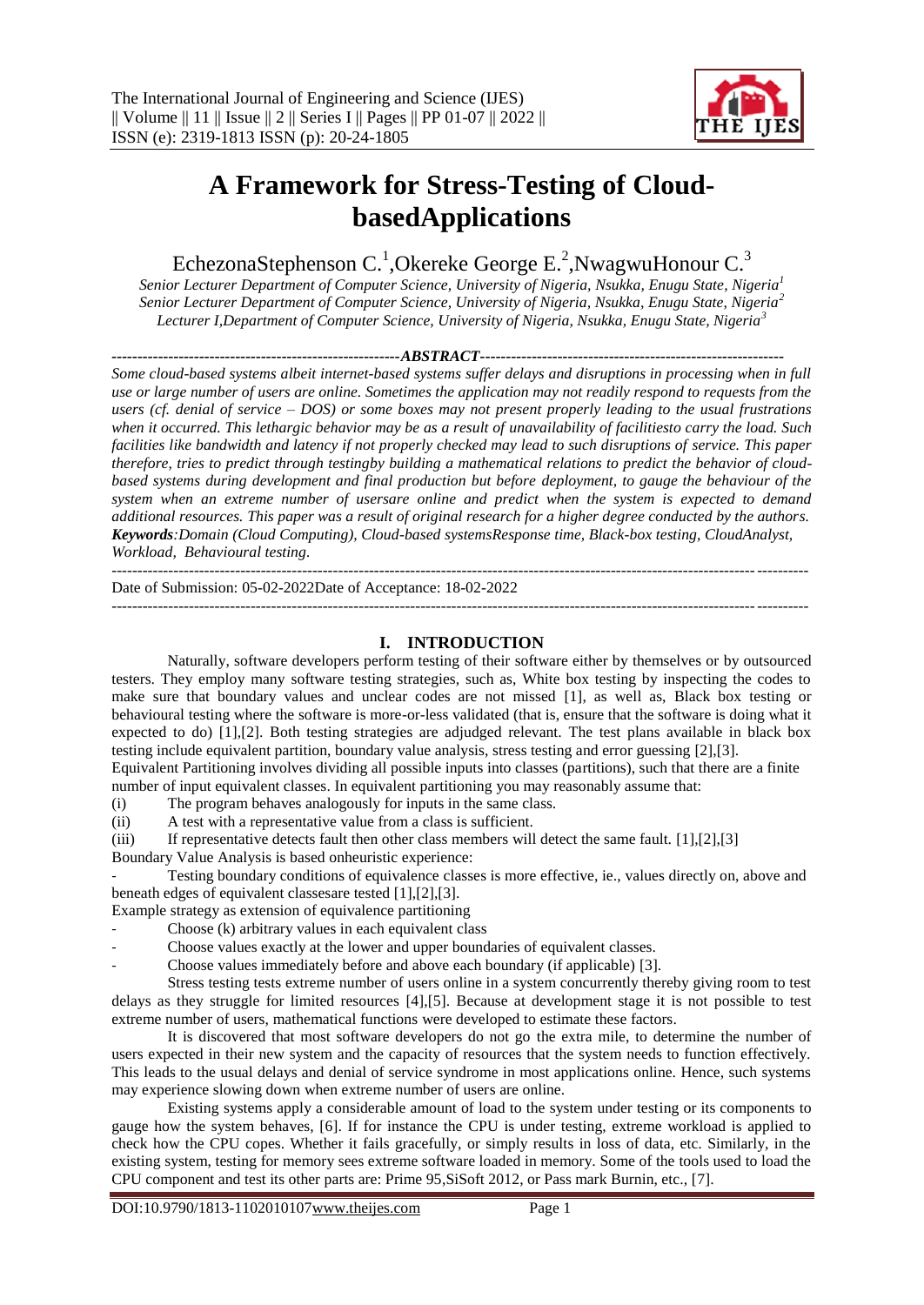This defacto stress-testing method is very cumbersome as you have to obtain enough loads to reach breaking point of your application. This intuitive framework developed will enable faster testing and generate results that are particular to the software under testing. It promises reduction in cost of testing.

To use this system, the tester only need to generate an initial representative points, convert these points to an equation, then a software that generates other points outside the initial points are coded and the result of the software is charted using say, MS Excel to clearly interpret these results.[8], wrote that a number of cloud platforms and services have been developed for data intensive computing. Open Cloud Testbed (OCT) was designed and implemented to create standard for performance of these systems. Also, [9] wrote that Open Cirrus is a cloud-computing testbed that federates distributed data centres. It aims to spur innovation in systems and applications research and catalyze development of an open source service stack for the cloud. [10] wrote that apart from being less demanding on hardware and software investment, mathematical modeling and analysis may also be attractive for providing an understanding of the interdependencies involved in cloud computing. It is particularly suitable for identifying optimal values and equilibria and predicting behaviour.[11], recommended 5 test users in a usability study. He argued that this will let you find almost as many usability problems as you would find using many more test participants. 5 users get close to user testing maximum benefit cost ratio.

# **II. MATERIALS AND METHODS**

System is tested firstly to remove bugs and secondly to comply with requirement specifications. It has been stated that the well-known testing methods that achieve the two objectives are blackboard and whiteboard testing. The developer of the system can easily perform white box testing with the knowledge of the underlying codes. While a number of tools are employed to test the behaviour of the system, such as, Jmeter, Pylon, [12],

## *A.Stress Testing*

*i)Testobjectives*: The listed are the specific objectives for stress testing, according to [13].

1. To identify the ways the system can possibly fail catastrophically in production?

2. To provide information to the team to possibly build defenses against catastrophic failures?

3. To identify how the application behaves when system resources such as memory, disk space, network bandwidth, or processor cycles are depleted?

4. To ensure that functionality does not break under stress? Example, orders are not inserted in the database, the application is not returning the complete product information in searches, form controls are not being populated properly, redirects to custom error pages are occurring during the stress testing, and so on.

A Scenario for this test is the protracted delay in response to user requests, example download or upload of say courseware. One of the stress related problems is application component refusing to respond.

Next, the workload applied to a system to be tested will stress the system beyond threshold level and allow for the observation of the stress consequences that may arise. The problem is to identify the load at which the system starts to show signs of stress. Ideally, to achieve this, it is recommended that actual load be applied systematically in increasing proportions until the system begins to behave abnormally. However, this style of testing may not be possible as the tester will not have the required data at testing stage. Hence, a simulated workload becomes inevitable. The framework presented uses mathematical relations to project the peak/stress point of a system.

The metrics considered for this testing have been narrowed down to mostly production/business which are, [1], [2], [3]:

- Transactions/sec
- Transactions succeeded
- Transactions failed
- Requests succeeded
- Requests failed
- Contentions per second
- Deadlocks
- Thread allocation
- Transactions times

A test case is how long it takes 6,000 users to upload/download a courseware or publication of say 25Mb. The worst case should be beyond 5 seconds.

## *a. Test Plan background*

A cloud based resources of higher institutions of learning in Nigeria (ERIS), was created and deployed in the cloud (as part of a Doctoral research which basically uploads and downloads courseware to/from the cloud) to be used as a test bed. Major operations such as upload and download times are of interest to the users.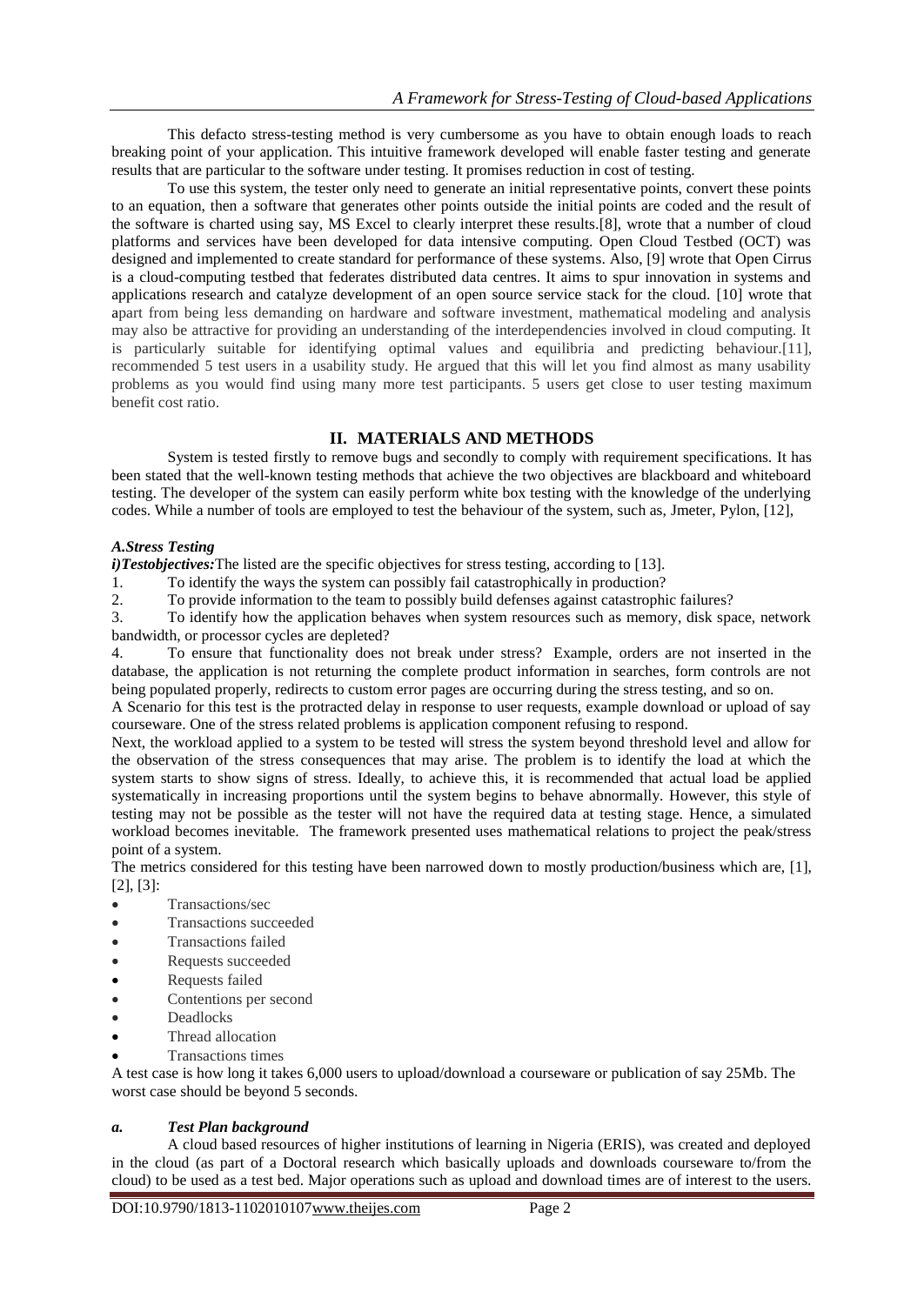The experiment expects numerous users to access the cloud artifact. The major operations expected are downloading and uploading contents to and from the artifact. Because certain network considerations are not at the disposal to the tester, testing of the specific elements such as bandwidth, latency, and hoping of packets are subsumed in the testing of the response time of the requests.

# *B. EXPERIMENT*

The resources from the n participating institutions are closed under update and retrieval operations.For the 3 resources used as sample autonomous resources existing in a federation, researcher tested each resource separately by accessing its contents independently and later collectively to ensure compliance to boundary problem.

Queries that divulge to single user in the federated systemis performed, and the time the result was obtained was recorded. Repeat for queries that access/obtain information for two users, record the time and once more repeat for queries that access/obtain results for three users, repeat and record this time intervals for up to 5 users. (Ideally, these tests are performed many timessay (5 times each) and averages recorded to eliminate chance events.). See table I. Then, use numerical method technique to obtain equations governing these 5 points, apply extrapolation technique to determine the sixth time interval. Repeat sequentially for 5 through n, where n is up to 10,000 (10 thousand). Plot the time differences against the users. This will give an indication of the stress level behaviour if very many users are online the ERIS at the same time.

*i*)Test Results: Table Icontain the test results obtained from ERIS for:

 Upload Time (Ti). This is the time (in microseconds) taken for 1 to 5 users to upload data to the cloud simultaneously.

 Retrieval/Download time (Ri). This is the time (in micro seconds) for retrieval/download of data for 1 to 5 users simultaneously using ERIS.

The upload (Ti) and the download (Ri) times refers to exact time between request and delivery as returned by the test application.

*Table I: Data obtained from running the ERIS software*

| 111111111 |                  |                  |                  |                  |                  |
|-----------|------------------|------------------|------------------|------------------|------------------|
| Ni        |                  |                  |                  |                  |                  |
| Ri        | 10+0.03569006E-6 | 10+0.03569006E-6 | 10+0.03569007E-6 | 10+0.03569008E-6 | 10+0.03569008E-6 |
| Ti        | 10+0.02716183E-6 | 10+0.02716183E-6 | 10+0.02716184E-6 | 10+0.02716185E-6 | 10+0.02716185E-6 |

Table I describes the raw data (upload and download times) using three institutions' resources in the cloud with minimal users accessing the artifact. The behaviour of the system with more than three institutions joining ERIS tend to produce more traffic which by converting the relationship in table I to equation using Lagrange, [9], yield the following equations.Note that a user's query accessing the artifact in the cloud will undergo these three processes: Waiting time, Connection time and Session time. The waiting time and the connection time were found to be relatively constant (10micro-seconds) while the session time varied. The addition of the waiting time, the connection time and the session time gives the total time for upload or download. This paper therefore only factored the session time to an equation that can help gauge the behaviour of the system.

 $F(r) = P(r)$ Where  $P(r) = \sum_i I_i(r) f(x_i)$ ,  $i = 0...n$ When:

*Ni/Ri/Ti*

 $i = 0 \blacktriangleright 1_0 = (r-r_1)(r-r_2)(r-r_3)(r-r_4)$  $(r_0-r_1)(r_0-r_2)(r_0-r_3)(r_0-r_4)$ 

 $i = 1 \rightarrow 1_1 = (r-r_0)(r-r_2)(r-r_3)(r-r_4)$  $(r_1-r_0)(r_1-r_2)(r_1-r_3)(r_1-r_4)$ 

 $i = 2 \blacktriangleright 1_2 = (r-r_0)(r-r_1)(r-r_3)(r-r_4)$  $(r_2-r_0)(r_2-r_1)(r_2-r_3)(r_2-r_4)$ 

 $i = 3 \blacktriangleright 1_3 = (r-r_0)(r-r_1)(r-r_2)(r-r_4)$  $(r_3-r_0)(r_3-r_1)(r_3-r_2)(r_3-r_4)$ 

 $i = 4 \blacktriangleright 1_4 = (r-r_0)(r-r_1)(r-r_2)(r-r_3)$  $(r_{4}T_{0})(r_{4}-r_{1})(r_{4}-r_{2})(r_{4}-r_{3})$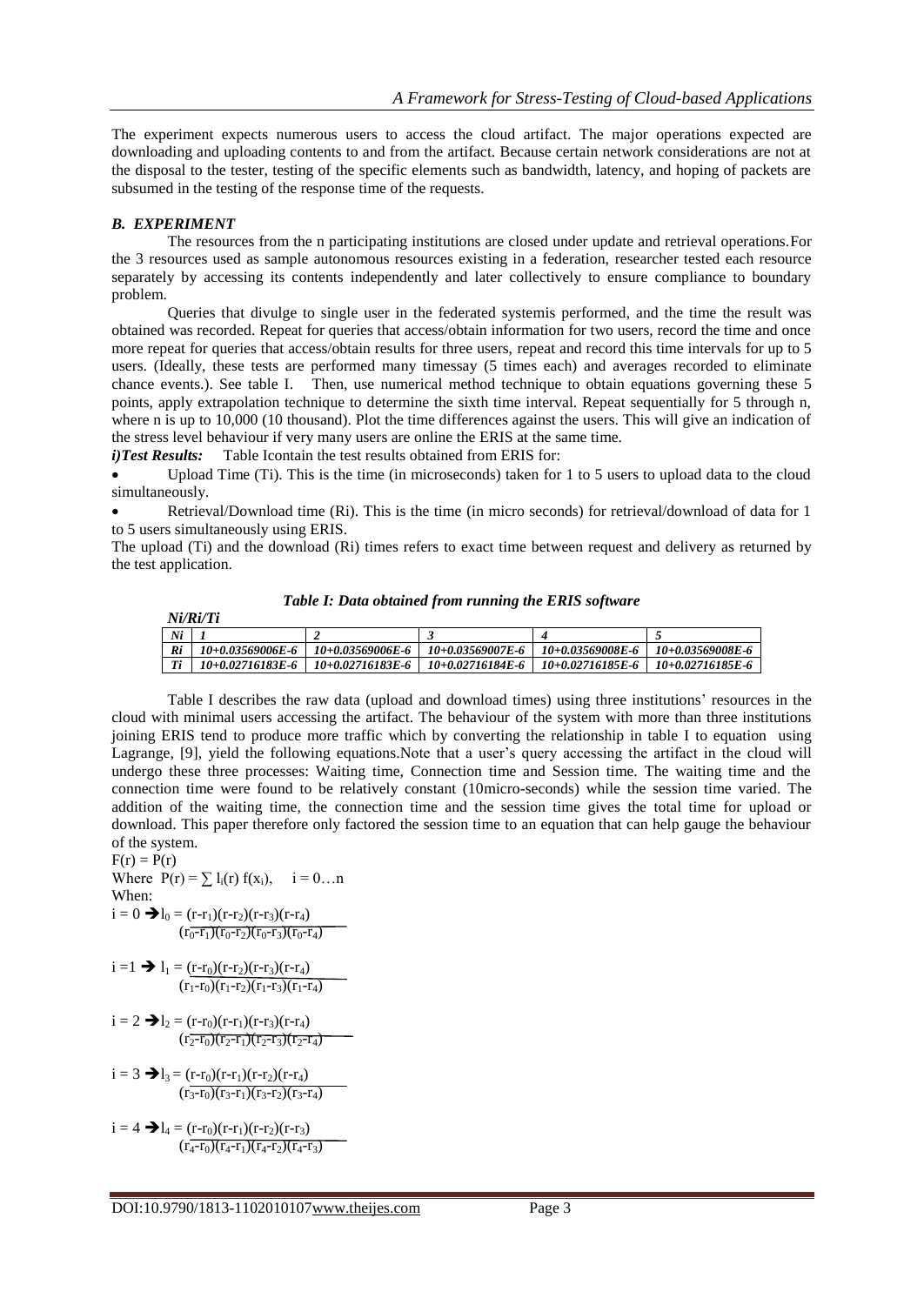Substituting for ri in table I and multiplying out with  $f(x_i)$  given in the table resulted to equation (1). Repeating similar operations for ti yielded equation 2. Then applying Rechardson's extrapolation technique, [14], when implemented in a program using the technique of table II and plotting using MS Excel, gave rise to figures 1 and 2.

Equation 1 for Ri using Lagrange's method  $0.0029747(r^4) - 0.00327149(r^3) + 0.1754927(r^2) - 1.3074241(r) + 0.1962884$  ...... 1 Equation 2 for Ti using Lagrange's method  $0.002263(t^4) - 0.0300808(t^3) + 0.253736(t^2) - 0.349689(t) + 0.0770296... \ldots$ 

Where Ristands for Retrieve/Download time.

Ti stands for Upload time

With these two equations, Richardson's Extrapolation technique, given as equation 3  $Nj(k) = (4^{j-1} N_{j-1}(h/2) - N_{j-1}(h)) / (4^{j-1} - 1) \dots \dots \dots \dots \dots$ 

for  $j = 1, 2, 3, \ldots, m$ 

Where  $N_1(h) = \frac{1}{2}$  h  $[f(x0+h) - f(x0 - h)]$  $N_1(h/2) = 1/4*h[(f(x0 + h) - f(x0 - h))]$  $N_1(h/4)=1/8*h[(f(x0+h)-f(x0-h)]$ Suppose for a hypothetical case of  $x0 = 2$ ,  $h = 0.2$  and  $f(x) = xe^{x}$ Table II shows the steps of Richardson's extrapolation.

*Table II: Steps of Richardson's extrapolation*

| $N_1(0.2) = 22.414160$ |                                                 |
|------------------------|-------------------------------------------------|
|                        | $N_2(0.2)=(4N_1(0.1)-N_1(0.2))/3=22.166995$     |
| $N_1(0.1) = 22.228786$ | $N_3(0.2)=(16N_2(0.1)-N_2(0.2))/15=22.167168$   |
|                        | $N_2(0.1) = 4N_1(0.1) - N_1(0.2)/3 = 22.167157$ |
| $N_1(0.05)=22.182564$  |                                                 |

The sample algorithm to compute the Rechardson's extrapolation model is given in algorithm 1. It is to be noted that only lines 5 and 6 of the algorithm need to change for derived equations of different application under testing.

```
1 To approximate the next point N_{5+k} outside the known points (Ni for i =1, ..., 5)<br>2 INPUT: Known end points N1, N2, N3, N4, N5
       2 INPUT: Known end points N1, N2, N3, N4, N5
3 OUTPUT: Approximate Ri, Ti for upload and download times respectively
4 Step1 set h = 0.2, Xo = 200 up to 10000
5 F(Ri) = 0.0029747(r^4) - 0.00327149(r^3) + 0.1754927(r^2) - 1.3074241(r) + 0.19628846 F(Ti) = 0.002263(t^4) - 0.0300808(t^3) + 0.253736(t^2) - 0.349689(t) + 0.07702967 Step 2 For i 200 to 10000 step 200
8 Set y[i] = [ funct( f1(Ri)) – funct( f2(Ri)) ]
9 Set y2[i] = [\text{funct}(f3(Ri)) - \text{funct}(f4(Ti))]10 Step 3 for t = 2 to 5
11 Begin
12 Set f = 213 For j = 2, m = t; m \le 514 Begin
15 Set yk = (4^{t-1} * y[j-f+2] - y[f-j+1])/ (4^{t-1} - 1)16 Set y2k = (4^{t-1} * y2[j - f + 2] - y2[f - j + 1])/(4^{t-1} - 1)17 End (* for j loop *)
18 End (* for t loop *)
19 Step 4 Output Yk and Y2k //yk represents download time Ri
20 End (* for i loop *) //y2k represents upload time Ti
21 STOP
```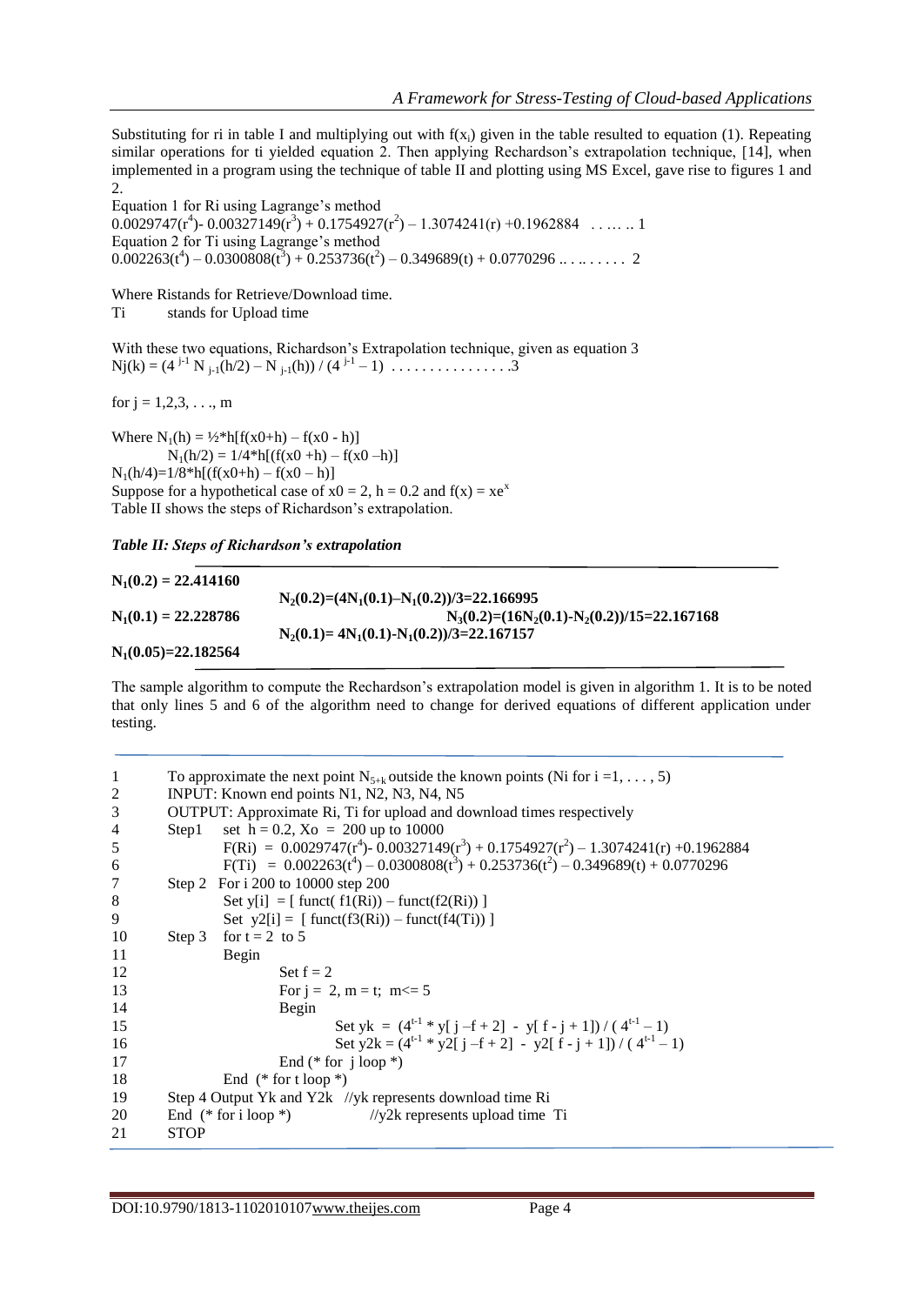## *Algorithm 1: Algorithm of Richardson's Extrapolation technique for the evaluation of the download and upload times using ERIS cloud application.*

## **III. RESULTS**

Figures 1 and 2 are Excel charts of the data generated from the algorithm I, depicting the behaviour of the system when it goes live/when stressed. This is tested between  $x0 = 200$  and 10,000 (difference of 200) users online at same time and  $h = 0.2$ . Figure 1 shows that the time difference is not linear. There are periods when appreciable changes occur, implying that it is at those points that the system demands expansion. This is therefore the point when decisions as to possible need to provision more resources to the system are made.

The code for the implementation of extrapolation was written in Java programming language. Considering the result of the test experiment, at key points between 200 users and 10,000 users, the differences in time are within acceptable significance, which means that such systems will behave well even when stressed at 6,200 users online simultaneously.



Fig 1: Bar chart of changes in Ti with more users (upload)

Fig.1 shows a bar chart illustrating the number of users on the horizontal axis against the estimated times to finish an upload at the vertical axis. The horizontal axis figures are in multiples of 200 users. The bar chart indicates that between 200 and 6200 users; the behaviour is uniformly tolerable, suggesting that no special added resource requirement is needed. But beyond 6200 there is a significant increase in demand of resources (eg, bandwidth, network, etc.).



Fig. 2: Bar chart of changes in Number of users against time (download).

Almost the same behavior is exemplified as number of users gets to and beyond 5800.

## **IV. DISCUSSION**

Fig.2 reflects the same behaviour as fig.1 for retrieval/download times. The two graphs may look similar considering that both upload and download times increases as the number users increase but not at the same rate as a closer observation will reveal. At 50,000,000 microseconds, upload can accommodate approximately 6200 users (ie., 31 \* 200), see figure 1. While download is approximately at 5,800 users (ie., 29 \* 200), see figure 2.

Based on the uniform behaviours of this experiment, one can estimate the average infrastructure requirements such as bandwidth thus: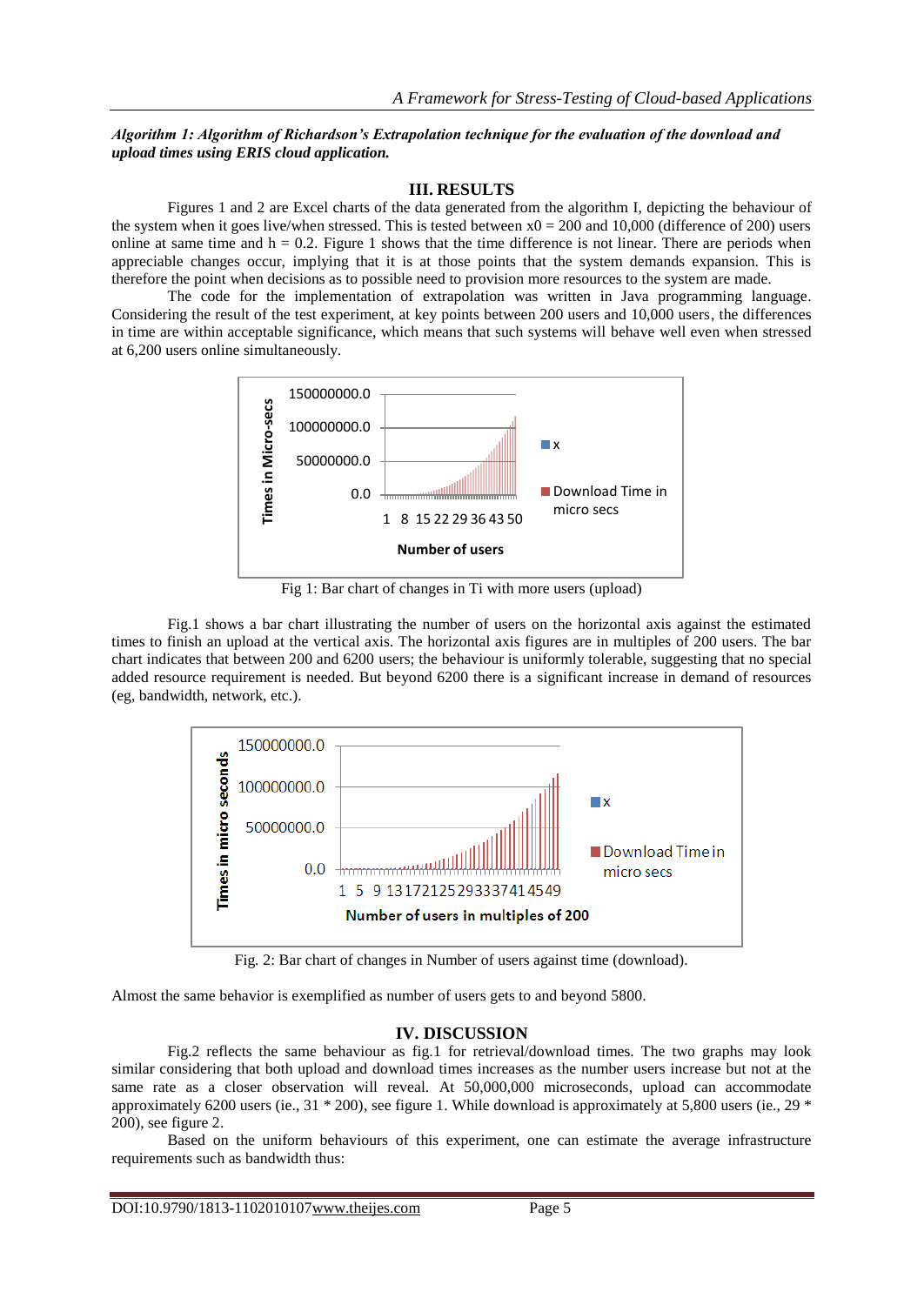Suppose on average 25 kilobytes of data is involved on every courseware/publications upload/download per second and that the system will maintain an estimated one thousand (1000) users per second nation-wide/worldwide at the same time. Thiswill give an estimated 25000kb per second or approximately 25,000,000 bytes per second. This gives 200,000,000 bits per second or approximately 200Mbits per second bandwidth requirement.

This paper reveals a novel system of predicting the behaviour of a cloud/internet system when an extreme number of users are online and help gauge when the system may require providing more resources to continue to run well. This prediction is quickly elicited before deployment.

## **DECLARATIONS**

**List of Abbreviations**

Not applicable

**Availability of data and materials**

Yes, see attached table.

**Competing interests**

Not applicable **Funding** 

Not applicable

#### **Authors Contributions**

The first author initiated the idea and developed the introduction and the mathematical application during his doctoral research. The second author situated the work with respect to the current works. The threeauthorsdid used the data to develop Excel charts (Fig. 1 and Fig. 2). The fourth author checked and developed the reference.

The four authors together developed the algorithm and Java language implementation.

#### **Acknowledgements**

Not applicable

#### **Authors Information**

Echezona S. C. is a Senior Lecturer, he had his Ph.D. In Cloud Computing in April, 2017.

Okereke G.E. is a Senior Lecturer, he had his doctorate in Computer Engineering.

Nwagwu H. C. is a lecturer I, he had his doctorate degree in Hallam Sheffield University, UK.

## **REFERENCES**

- [1]. Thomas Ostrand, (2018), Software Engineering online library,Wiley.com, John Wiley and sons Inc. pp.28, 2018.
- [2]. Heshan Du, SuchithAnand, Natasha Alechina, Jeremy Morley, Glen Hart, Didier Leabovic, Mich Jackson, and Mark Ware, (2012), Geospatial Information Integration for Authoritative and Crowed Sourced Road Vector Data, Transaction in G13, 16,4 (457), 2012.
- [3]. DadeauF.Giorgetti A, Bouguet F, and Enderlin I, (2018), Contrat based Testing for PHP with prapet, Journal of Systems and Software, 136; C,  $(210)$ . Online publication date: 1<sup>st</sup> February, 2018.
- [4]. Karpov Y, Karpov L, and Smetanin Y, (2018), Adaptation of General concepts of Software Testing to Neural Networks, Programming and Computing Software, 44:5, Online publication date 1-Sep-2018
- [5]. Kazmi R, Jawawi D, Mohamad R and Gani I, (2017), Effective Regression Test Case Selection, ACM Computing Surveys, 50:2 (2), Online publication date: 19- Jun-2017
- [6]. Nelson Wayne B., (2004), Accelarated Testing Statistical Models, Test Plans and Data analysis, John Wiley and Sons, New York ISBN 0-471-69736-2
- [7]. Juan Jose Guerrero III ASUS 92012-03-29), "Intel X 79 Mother board Overlocking Guide" benchmarkreviews.com, Reviewed 2 February, 2013
- [8]. R. L. Grossman, Y. Gu, M. Sabala, C. Bennet, J. Seidman, and J. Mambretti, "The Open Cloud Testbed: a wide area testbed for cloud computing utilizing high performance network services," in *Gridnets 2009*, Sep. 2009, pp. 89–97.
- [9]. Roy Cambell, Indranil Gupta, Micheal T. Heath, Steven Y. Ko, *.*, "Open Cirrus Cloud Computing testbed: federated data centers for open source systems and services research," in *USENIX Hotcloud '09*, June 2009, pp. 1–5.
- [10]. G. Sakellari and G. Loukas, "A survey of mathematical models, simulationapproaches and testbeds used for research in cloud computing,"*Simulation Modelling Practice and Theory*, vol. 39, no. 0, pp. 92–103,Dec. 2013.
- [11]. [Jakob Nielsen,](https://www.nngroup.com/articles/author/jakob-nielsen/) "How Many Test Users in a Usability Study?" https://www.nngroup.com/articles/how-many-test-users, on June 4, 2012
- [12]. http://stackoverflow.com/questions/7492/performing-a-stress-test-on-web-application,
- Performing a stress test on web applications, pp. 1.
- [13]. J.D. Meier, Carlos Farre, PrashantBansode, Scott Barber, and Dennis Rea, "Performance Testing Guidance for Web Applications", Microsoft Corporation, September 2007, pp. 1-2.
- [14]. Burden L. R., Faires J. D, (1988), Numerical Analysis , *PWS-KENT Publishing Company*, Boston, Foutth Edition, pp 157-160.

## **FIGURE TITLES AND LEGENDS**

1. Fig 1: Bar chart of changes in Ti with more users (upload)

Fig. 1 Shows the bar chart illustrating the number of users on the horizontal axis against the estimated time to finish an upload at the vertical axis. The horizontal axis figures are in multiples of 200 users. The bar chart indicates that between 200 and 6200 user, the behaviour is uniformly tolerable suggesting that no added